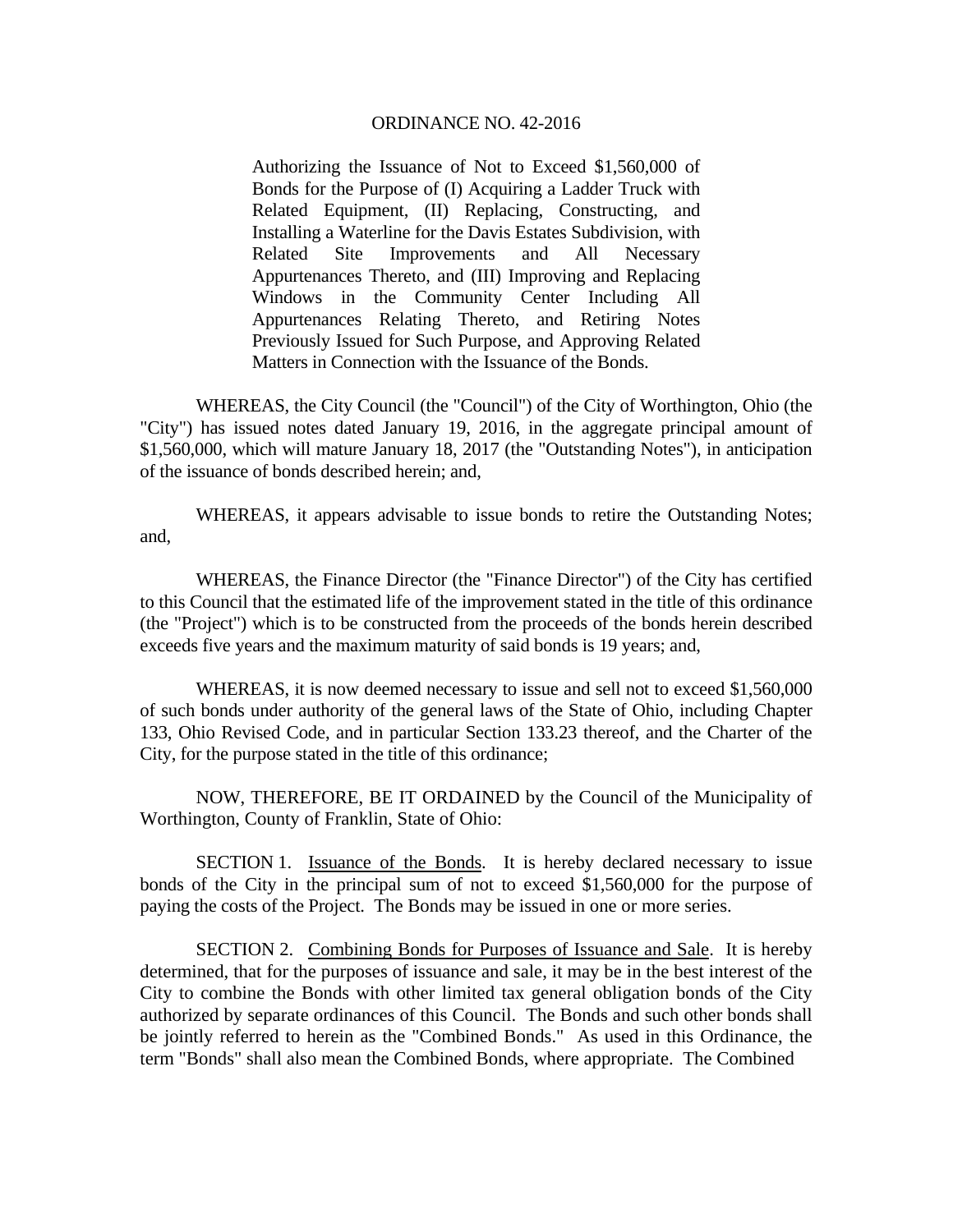Bonds shall be designated "City of Worthington, Ohio Various Purpose Bonds, Series 2016," or as otherwise provided in the Certificate of Award defined in Section 7 hereof.

SECTION 3. Terms of the Bonds. The Bonds shall be in the amount of not to exceed \$1,560,000, or such lesser amount as shall be determined by the Finance Director and certified to this Council. The Bonds shall be dated the date established by the Finance Director and set forth in the Certificate of Award provided for hereinbelow; shall mature on such date and shall be subject to redemption as shall be determined by the Finance Director and set forth in the Certificate of Award. The Bonds shall be issued as fully registered bonds, in such denominations as shall be determined by the Finance Director, but not exceeding the principal amount of the Bonds maturing on any one date, until the principal sum is paid or provision has been duly made therefor, and shall be numbered consecutively from R-1 upwards, as determined by the Finance Director and set forth in the Certificate of Award.

 The Bonds shall be issued as fully registered bonds, in denominations of \$5,000 or any integral multiple thereof; shall be numbered consecutively from R-1 upward, as determined by the Finance Director; shall be dated the date determined by the Finance Director and set forth in the Certificate of Award provided for hereinbelow; and shall bear interest, payable semiannually on such dates as shall be determined by the Finance Director and set forth in the Certificate of Award, until the principal sum is paid or provision has been duly made therefor. Interest shall be calculated on the basis of a 360-day year of twelve 30-day months.

The Bonds shall bear interest at the maximum average annual interest rate presently estimated to be 4.50% per annum, payable semiannually until the principal sum is paid or provision has been duly made therefor, and shall mature in no more than 19 annual installments.

SECTION 4. General Obligation Pledge. The Bonds shall be the full general obligation of the City, and the full faith, credit and revenue of the City are hereby pledged for the prompt payment of the same. The par value to be received from the sale of the Bonds and any excess funds resulting from the issuance of the Bonds shall, to the extent necessary, be used only for the retirement of the Bonds at maturity and are hereby pledged for such purpose.

SECTION 5. Debt Service Levy. There shall be and is hereby levied annually on all the taxable property in the City, in addition to all other taxes and inside the City's charter millage limitation, a direct tax (the "Debt Service Levy") for each year during which any of the Bonds are outstanding, for the purpose of providing, and in an amount which is sufficient to provide, funds to pay interest upon the Bonds as and when the same falls due and to provide a fund for the repayment of the principal of the Bonds at maturity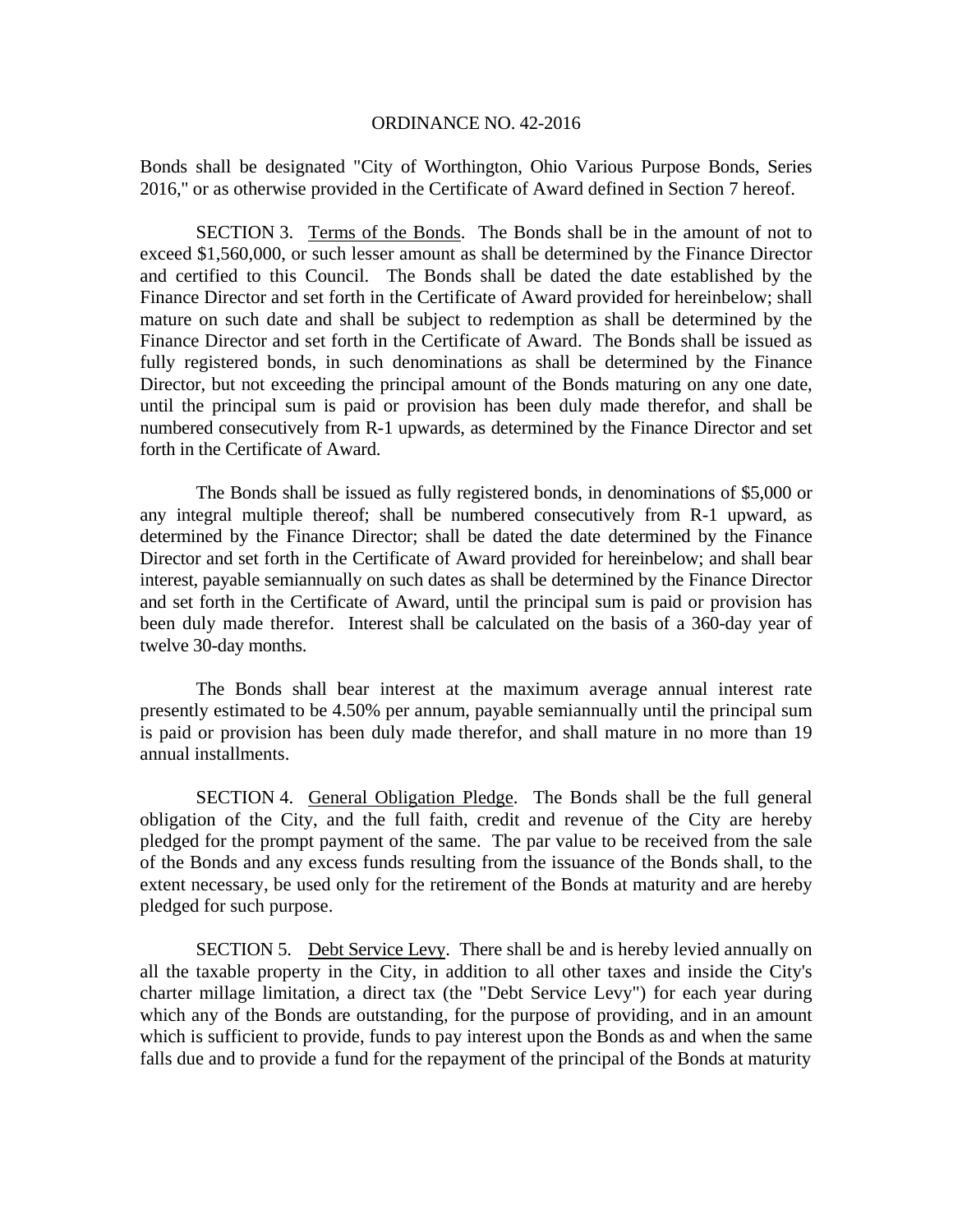or upon redemption. The Debt Service Levy shall not be less than the interest and sinking fund tax required by Article XII, Section 11 of the Ohio Constitution.

The Debt Service Levy shall be and is hereby ordered computed, certified, levied and extended upon the tax duplicate and collected by the same officers, in the same manner, and at the same time that taxes for general purposes for each of such years are certified, extended and collected. The Debt Service Levy shall be placed before and in preference to all other items and for the full amount thereof. The funds derived from the Debt Service Levy shall be placed in a separate and distinct fund, which shall be irrevocably pledged for the payment of premium, if any, and interest on and principal of the Bonds when and as the same falls due. Notwithstanding the foregoing, if the City determines that funds will be available from other sources for the payment of the Bonds in any year, the amount of the Debt Service Levy for such year shall be reduced by the amount of funds which will be so available, and the City shall appropriate such funds to the payment of the Bonds in accordance with law.

SECTION 6. Income Tax Pledge. The City hereby covenants, pursuant to Section 133.05(B)(7), Ohio Revised Code, to appropriate annually from lawfully available municipal income taxes, and to continue to levy and collect municipal income taxes adequate to produce, amounts necessary to meet the debt charges on the Bonds in each year until full payment is made.

SECTION 7. Sale of the Bonds; Certificate of Award. The Bonds shall bear interest, based on a 360-day year of twelve 30-day months, payable at maturity, at such rate per annum as shall be determined by the Finance Director and certified to this Council. The Bonds shall be awarded by competitive sale based on bids submitted to the City following the publication of a notice of sale (or similar document) for the Bonds, which shall be in such form as approved by the Finance Director.

The sale and award of the Bonds shall be evidenced by a Certificate of Award (the "Certificate of Award") signed by the Finance Director, which shall award the sale of the Bonds to such purchaser (the "Original Purchaser") as shall offer, in the opinion of the Finance Director, the best terms for the purchase of the Bonds. The Certificate of Award shall further set forth (a) the aggregate principal amount and the final terms of the Bonds, which aggregate principal amount and terms, subject to the limitations set forth in this Ordinance, (b) the dated date for the Bonds, (c) the purchase price for the Bonds (which shall be not less than 97% of the face value thereof), (d) the maturity date for the Bonds, (e) the interest rate for the Bonds (not to exceed 4.50% per annum), and (f) such other terms not inconsistent with this Ordinance as the Finance Director shall deem appropriate. In connection with the sale and award of the Bonds, the Finance Director is authorized to execute a bond purchase agreement, term sheet, or related document with the Original Purchaser. The Finance Director is hereby authorized and directed to deliver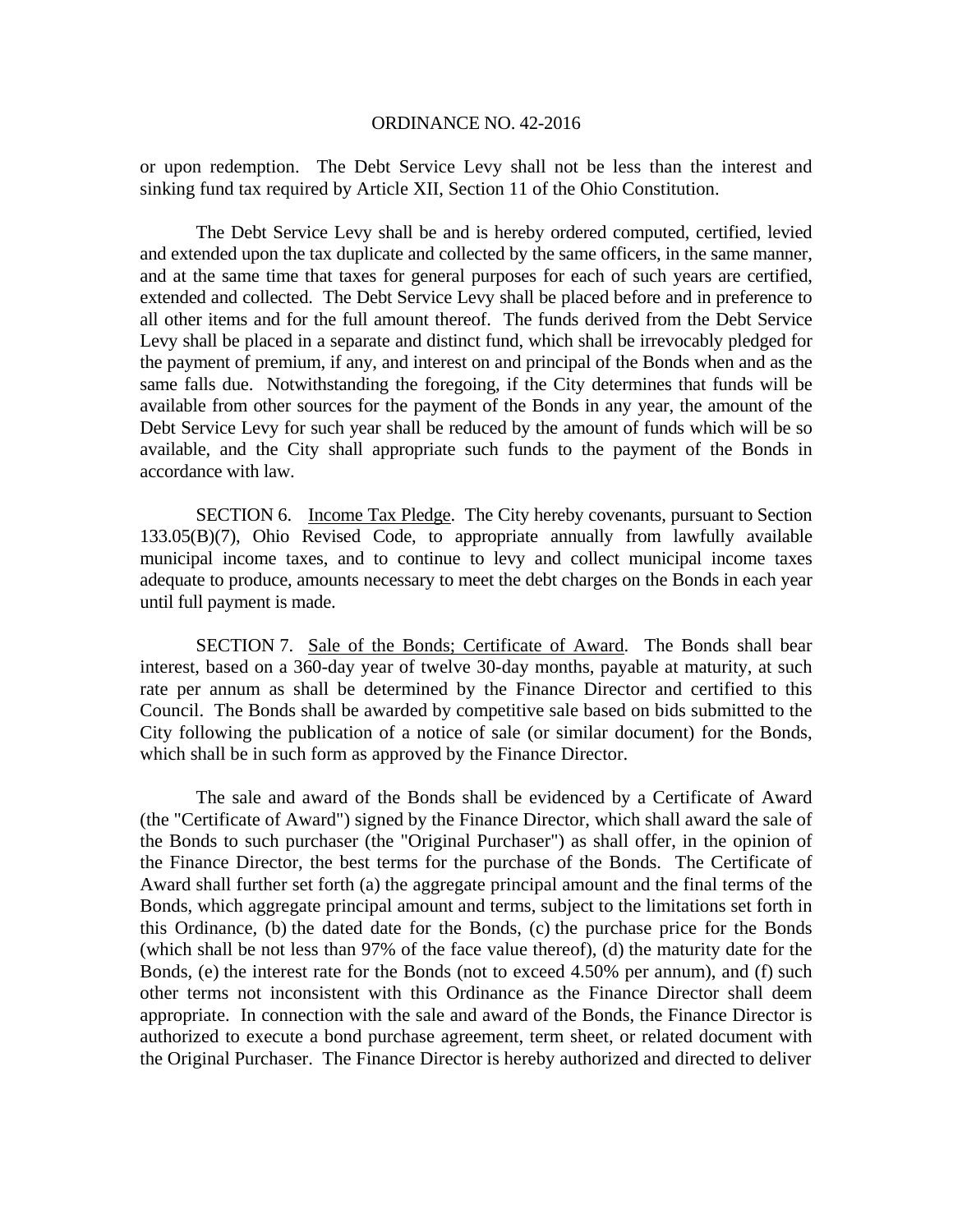the Bonds, when executed, to the Original Purchaser upon payment of the purchase price and accrued interest, if any, to the date of delivery.

The proceeds of such sale, except any accrued interest or premium thereon, shall be deposited in the Treasury of the City and used for the purpose aforesaid and for no other purpose. Any accrued interest received from the sale of the Bonds shall be transferred to the bond retirement fund to be applied to the payment of the principal of and interest on the Bonds, or other obligations of the City, as permitted by law. Any premium received from the sale of the Bonds may be used to pay the financing costs of the Bonds within the meaning of Ohio Revised Code Section 133.01(K) or be deposited into the bond retirement fund in the manner provided by law.

SECTION 8. Form and Execution of Bonds; Payment of Bonds. The Bonds shall be executed by the Finance Director and the City Manager of the City (the "City Manager"), in their official capacities, provided that either or both of their signatures may be a facsimile, shall be payable as to both principal and interest at the office of Bond Registrar (as defined hereinbelow). The Bonds shall express upon their faces the purpose for which they are issued and that they are issued pursuant to this Ordinance.

The principal of and interest on the Bonds shall be payable in lawful money of the United States of America without deduction for the services of the Bond Registrar. The principal of and interest on the Bonds shall be payable upon presentation and surrender of the Bonds at their maturity at the office of the Bond Registrar. No Bond shall be valid or become obligatory for any purpose or shall be entitled to any security or benefit under this Ordinance unless and until a certificate of authentication, as printed on the Bonds, is signed by the Bond Registrar as authenticating agent. Authentication by the Bond Registrar shall be conclusive evidence that the Bonds so authenticated have been duly issued and delivered under this Ordinance and are entitled to the security and benefit of this Ordinance. The certificate of authentication may be signed by any officer or officers of the Bond Registrar or by such other person acting as an agent of the Bond Registrar as shall be approved by the Finance Director on behalf of the City. It shall not be necessary that the same authorized person sign the certificate of authentication on all of the Bonds.

SECTION 9. Appointment of Bond Registrar. The Finance Director is hereby authorized and directed to execute on behalf of the City a Bond Registrar Agreement with such bank or other appropriate financial institution as shall be acceptable to the Finance Director and the Original Purchaser, pursuant to which such bank or financial institution shall agree to serve as authenticating agent, bond registrar, transfer agent, and paying agent (the "Bond Registrar") for the Bonds. Interest shall be payable at maturity by check or draft mailed to the Registered Owner hereof, as shown on the registration books of the City maintained by the Bond Registrar. If at any time the Bond Registrar shall be unable or unwilling to serve as such, or the Finance Director in such officer's discretion shall determine that it would be in the best interest of the City for such functions to be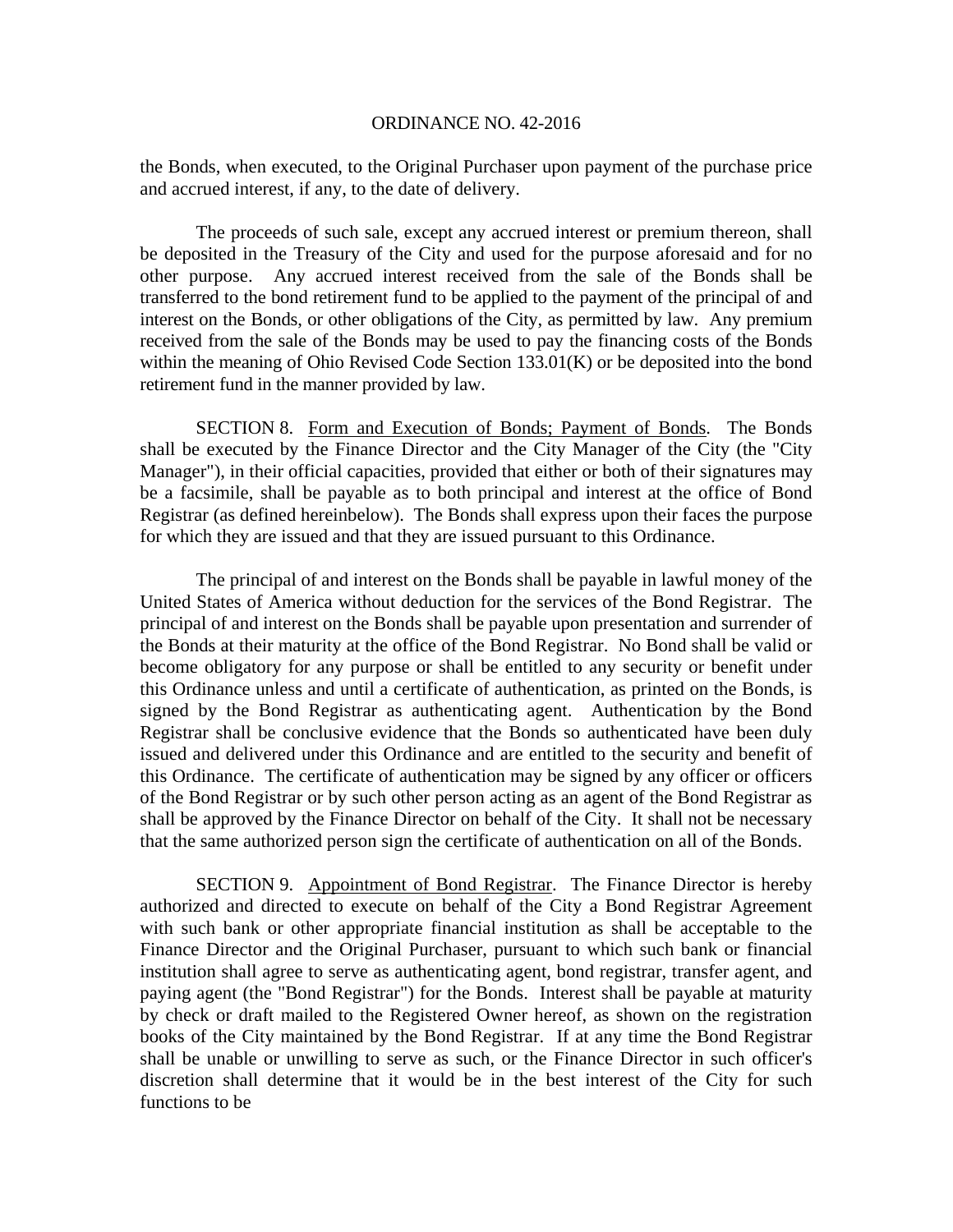performed by another party, the Finance Director may, and is hereby authorized and directed to, enter into an agreement with a national banking association or other appropriate institution experienced in providing such services, to perform the services required of the Bond Registrar hereunder. Each such successor Bond Registrar shall promptly advise all bondholders of the change in identity and new address of the Bond Registrar. So long as any of the Bonds remain outstanding, the City shall cause to be maintained and kept by the Bond Registrar, at the office of the Bond Registrar, all books and records necessary for the registration, exchange and transfer of Bonds as provided in this Section (the "Bond Register"). Subject to the provisions of this Ordinance, the person in whose name any Bond shall be registered on the Bond Register shall be regarded as the absolute owner thereof for all purposes. Payment of or on account of the principal of and interest on any Bond shall be made only to or upon the order of that person. Neither the City nor the Bond Registrar shall be affected by any notice to the contrary, but the registration may be changed as herein provided. All payments shall be valid and effectual to satisfy and discharge the liability upon the Bonds, including the interest thereon, to the extent of the amount or amounts so paid.

 Any Bond, upon presentation and surrender at the office of the Bond Registrar, together with a request for exchange signed by the registered owner or by a person authorized by the owner to do so by a power of attorney in a form satisfactory to the Bond Registrar, may be exchanged for Bonds of the same form and of any authorized denomination or denominations equal in the aggregate to the unmatured principal amount of the Bonds surrendered, and bearing interest at the same rate and maturing on the same date.

 A Bond may be transferred only on the Bond Register upon presentation and surrender thereof at the office of the Bond Registrar, together with an assignment executed by the registered owner or by a person authorized by the owner to do so by a power of attorney in a form satisfactory to the Bond Registrar. Upon that transfer, the Bond Registrar shall complete, authenticate and deliver a new Bond or Bonds of any authorized denomination or denominations equal in the aggregate to the unmatured principal amount of the Bonds surrendered, and bearing interest at the same rate and maturing on the same date.

In all cases in which Bonds are exchanged or transferred hereunder, the City shall cause to be executed and the Bond Registrar shall authenticate and deliver Bonds in accordance with the provisions of this Ordinance. The exchange or transfer shall be without charge to the owner; except that the City and the Bond Registrar may make a charge sufficient to reimburse them for any tax or other governmental charge required to be paid with respect to the exchange or transfer. The City or the Bond Registrar may require that those charges, if any, be paid before it begins the procedure for the exchange or transfer of the Bonds. All Bonds issued upon any transfer or exchange shall be the valid obligations of the City, evidencing the same debt, and entitled to the same benefits under this Ordinance, as the Bonds surrendered upon that transfer or exchange.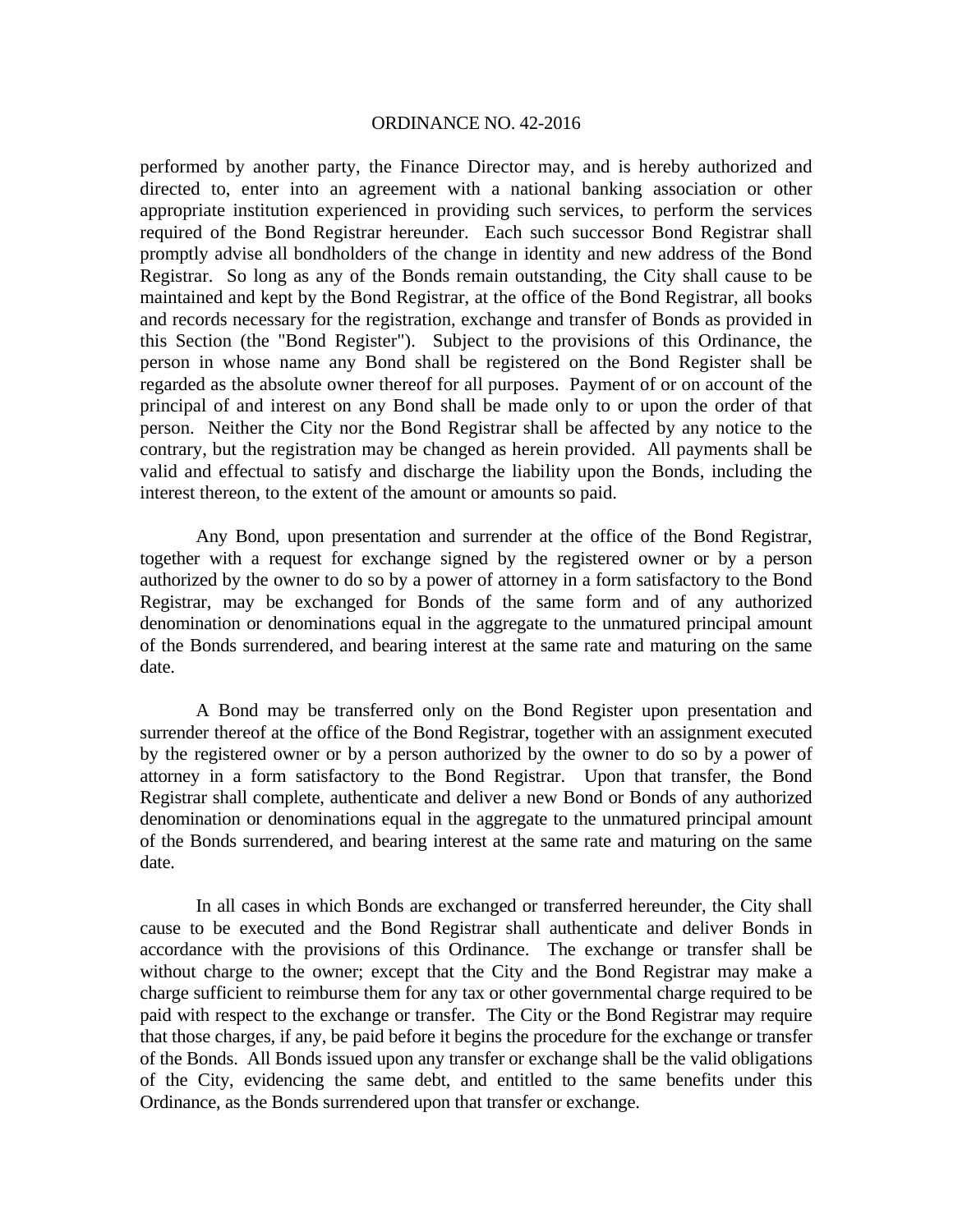SECTION 10. Book-Entry System. For purposes of this Ordinance, the following terms shall have the following meanings:

 "Book-entry form" or "book-entry system" means a form or system under which (i) the beneficial right to payment of principal of and interest on the Bonds may be transferred only through a book-entry and (ii) physical Bonds in fully registered form are issued only to a Depository or its nominee as registered owner, with the Bonds "immobilized" in the custody of the Depository, and the book-entry is the record that identifies the owners of beneficial interests in those Bonds.

 "Depository" means any securities depository that is a clearing agency under federal law operating and maintaining, together with its participants, a book-entry system to record beneficial ownership of securities and to effect transfers of securities in book-entry form, and includes The Depository Trust Company (a limited purpose trust company), New York, New York.

 The Bonds may be initially issued to a Depository for use in a book-entry system, and the provisions of this Section shall apply, notwithstanding any other provision of this Ordinance; (i) there shall be a single Bond of each maturity, (ii) those Bonds shall be registered in the name of the Depository or its nominee, as registered owner, and immobilized in the custody of the Depository; (iii) the beneficial owners in book-entry form shall have no right to receive Bonds in the form of physical securities or certificates; (iv) ownership of beneficial interests in any Bonds in book-entry form shall be shown by bookentry on the system maintained and operated by the Depository, and transfers of the ownership of beneficial interests shall be made only by the Depository and by book-entry; and (v) the Bonds as such shall not be transferable or exchangeable, except for transfer to another Depository or to another nominee of a Depository, without further action by the City. Bond service charges on Bonds in book-entry form registered in the name of a Depository or its nominee shall be payable in same day funds delivered to the Depository or its authorized representative (i) in the case of interest, on each Interest Payment Date, and (ii) in all other cases, upon presentation and surrender of Bonds as provided in this Ordinance.

 The Bond Registrar may, with the approval of the City, enter into an agreement with the beneficial owner or registered owner of any Bond in the custody of a Depository providing for making all payments to that owner of principal and interest on that Bond or any portion thereof (other than any payment of the entire unpaid principal amount thereof) at a place and in a manner (including wire transfer of federal funds) other than as provided above in this Ordinance, without prior presentation or surrender of the Bond, upon any conditions which shall be satisfactory to the Bond Registrar and to the City. That payment in any event shall be made to the person who is the registered owner of that Bond on the date that principal is due, or, with respect to the payment of interest, as of the applicable date agreed upon as the case may be. The Bond Registrar shall furnish a copy of each of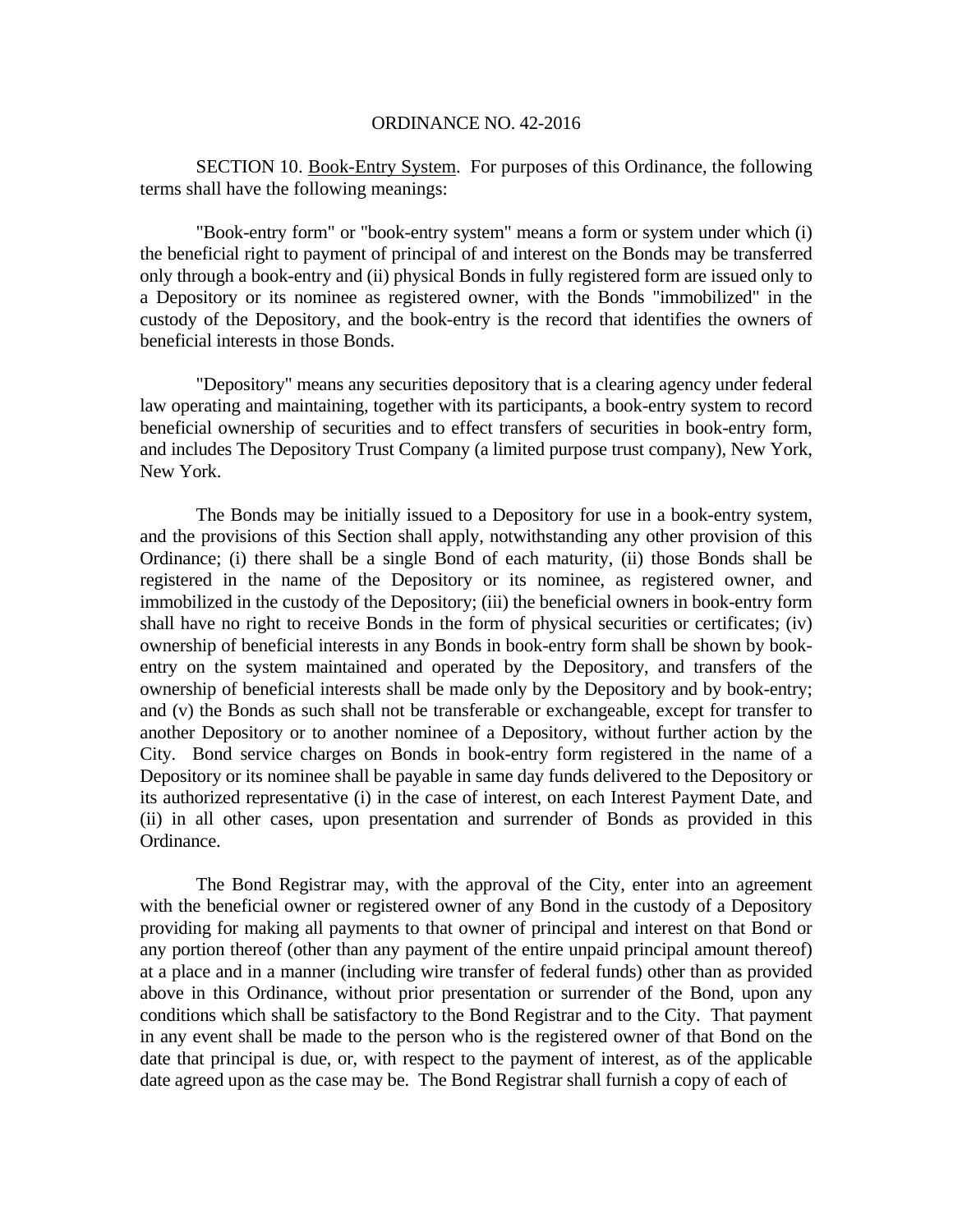those agreements, certified to be correct by the Bond Registrar, to other paying agents for Bonds and to the City. Any payment of principal or interest pursuant to such an agreement shall constitute payment thereof pursuant to, and for all purposes of, this Ordinance.

 If requested, the Finance Director and the City Manager are authorized and directed to execute, acknowledge and deliver, in the name of and on behalf of the City, an agreement among the City, the Bond Registrar and a Depository to be delivered in connection with the issuance of the Bonds to such Depository for use in a book-entry system.

The City may decide to discontinue use of the book-entry system through the Depository. In that event, Bond certificates will be printed and delivered to the Depository.

 If any Depository determines not to continue to act as the Depository for the Bonds for use in a book-entry system, the City and the Bond Registrar may attempt to establish a securities depository/book-entry relationship with another qualified Depository under this Ordinance. If the City and the Bond Registrar do not or are unable to do so, the City and the Bond Registrar, after the Bond Registrar has made provision for notification of the beneficial owners by the then Depository, shall permit withdrawal of the Bonds from the Depository and authenticate and deliver bond certificates in fully registered form to the assigns of the Depository or its nominee, all at the cost and expense (including costs of printing and delivering definitive Bond), if the event is not the result of action or inaction by the City or the Bond Registrar, of those persons requesting such issuance.

SECTION 11. Federal Tax Law Compliance. The City hereby covenants that it will comply with the requirements of all existing and future laws which must be satisfied in order that interest on the Bonds is and will continue to be excluded from gross income for federal income tax purposes, including without limitation restrictions on the use of the property financed with the proceeds of the Bonds so that the Bonds will not constitute "private activity bonds" within the meaning of Section 141 of the Internal Revenue Code of 1986, as amended (the "Code"). The City further covenants that it will restrict the use of the proceeds of the Bonds in such manner and to such extent, if any, as may be necessary, after taking into account reasonable expectations at the time the Bonds are issued, so that they will not constitute arbitrage bonds under Section 148 of the Code and the regulations prescribed thereunder (the "Regulations").

The Finance Director, or any other officer of the City, including the City Manager, is hereby authorized and directed (a) to make or effect any election, selection, designation, choice, consent, approval or waiver on behalf of the City with respect to the Bonds as permitted or required to be made or given under the federal income tax laws, for the purpose of assuring, enhancing or protecting favorable tax treatment or the status of the Bonds or interest thereon or assisting compliance with requirements for that purpose, reducing the burden or expense of such compliance, reducing any rebate amount or any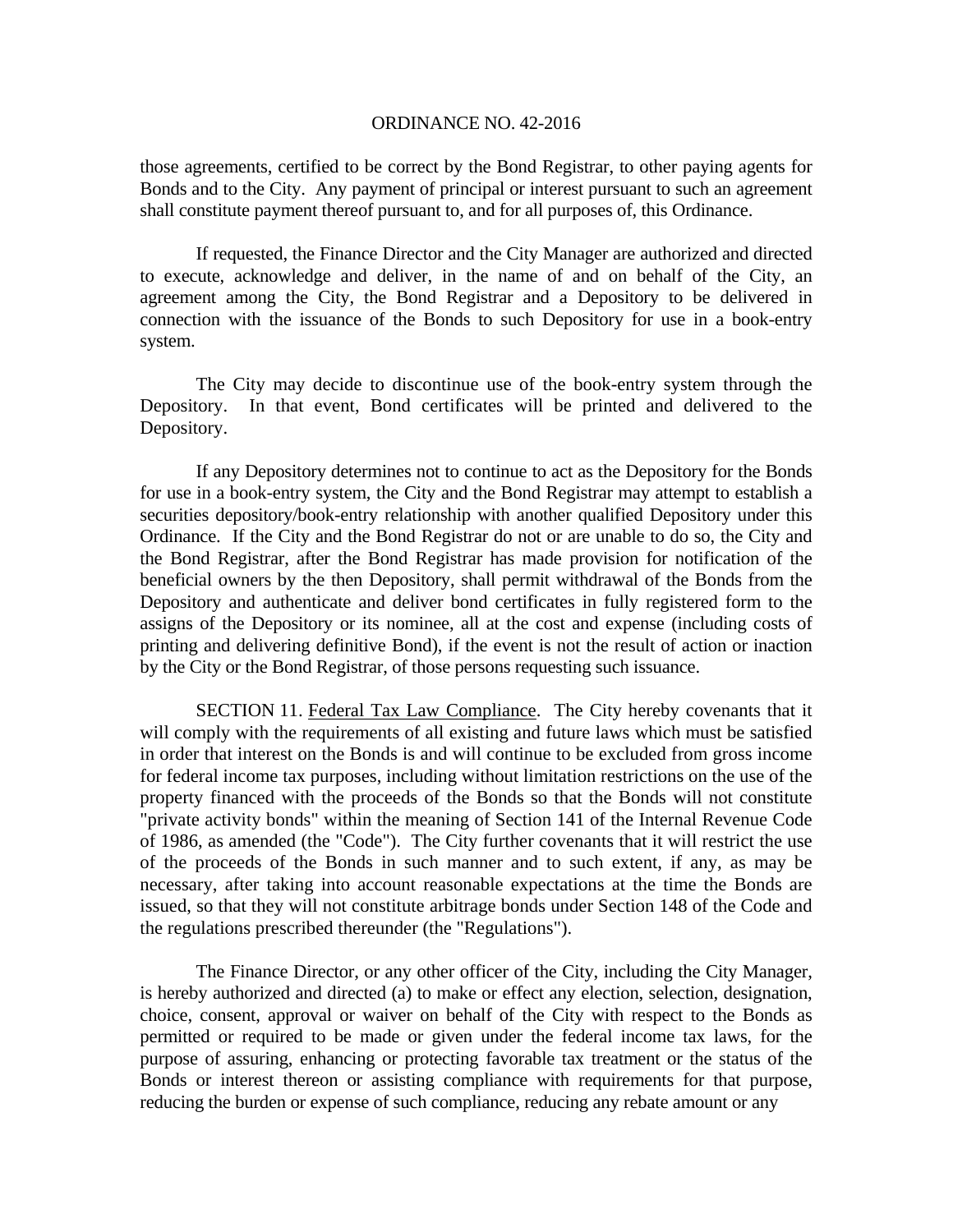payment of penalties, or making any payments of special amounts in lieu of making computations to determine, or paying, any excess earnings as rebate, or obviating those amounts or payments, as determined by the Finance Director, which action shall be in writing and signed by the Finance Director, or any other officer of the City, including the City Manager, on behalf of the City; (b) to take any and all actions, make or obtain calculations, and make or give reports, covenants and certifications of and on behalf of the City as may be appropriate to assure the exclusion of interest from gross income and the intended tax status of the Bonds; and (c) to give an appropriate certificate on behalf of the City, for inclusion in the transcript of proceedings, setting forth the facts, estimates and circumstances, and reasonable expectations of the City pertaining to Section 148 and the Regulations, and the representations, warranties and covenants of the City regarding compliance by the City with Sections 141 through 150 of the Code and the Regulations.

The Finance Director shall keep and maintain adequate records pertaining to the use and investment of all proceeds of the Bonds sufficient to permit, to the maximum extent possible and presently foreseeable, the City to comply with any federal law or regulation now or hereafter having applicability to the Bonds that relates to the use of such proceeds, which limits the amount of Bond proceeds which may be invested on an unrestricted yield or requires the City to rebate arbitrage profits to the United States Department of the Treasury. The Finance Director is hereby authorized and directed to file such reports with, and rebate arbitrage profits to, the United States Department of the Treasury, to the extent that any federal law or regulation having applicability to the Bonds requires any such reports or rebates.

 SECTION 12. Transcript of Proceedings; Execution of Additional Documents. The officer having charge of the minutes of the Council and any other officers of the Council, or any of them individually, are hereby authorized and directed to prepare and certify a true transcript of proceedings pertaining to the Bonds and to furnish a copy of such transcript to the Original Purchaser. Such transcript shall include certified copies of all proceedings and records of the Council relating to the power and authority of the City to issue the Bonds and certificates as to matters within their knowledge or as shown by the books and records under their custody and control, including but not limited to a general certificate of the City Clerk and a no-litigation certificate of the City Manager and the Finance Director, and such certified copies and certificates shall be deemed representations of the City as to the facts stated therein.

The City Manager and Finance Director are hereby authorized and directed to take such action and to execute and deliver, on behalf of the Council, such additional instruments, agreements, certificates, and other documents as may be in their discretion necessary or appropriate in order to carry out the intent of this Ordinance. Such documents shall be in the form not substantially inconsistent with the terms of this Ordinance, as they in their discretion shall deem necessary or appropriate.